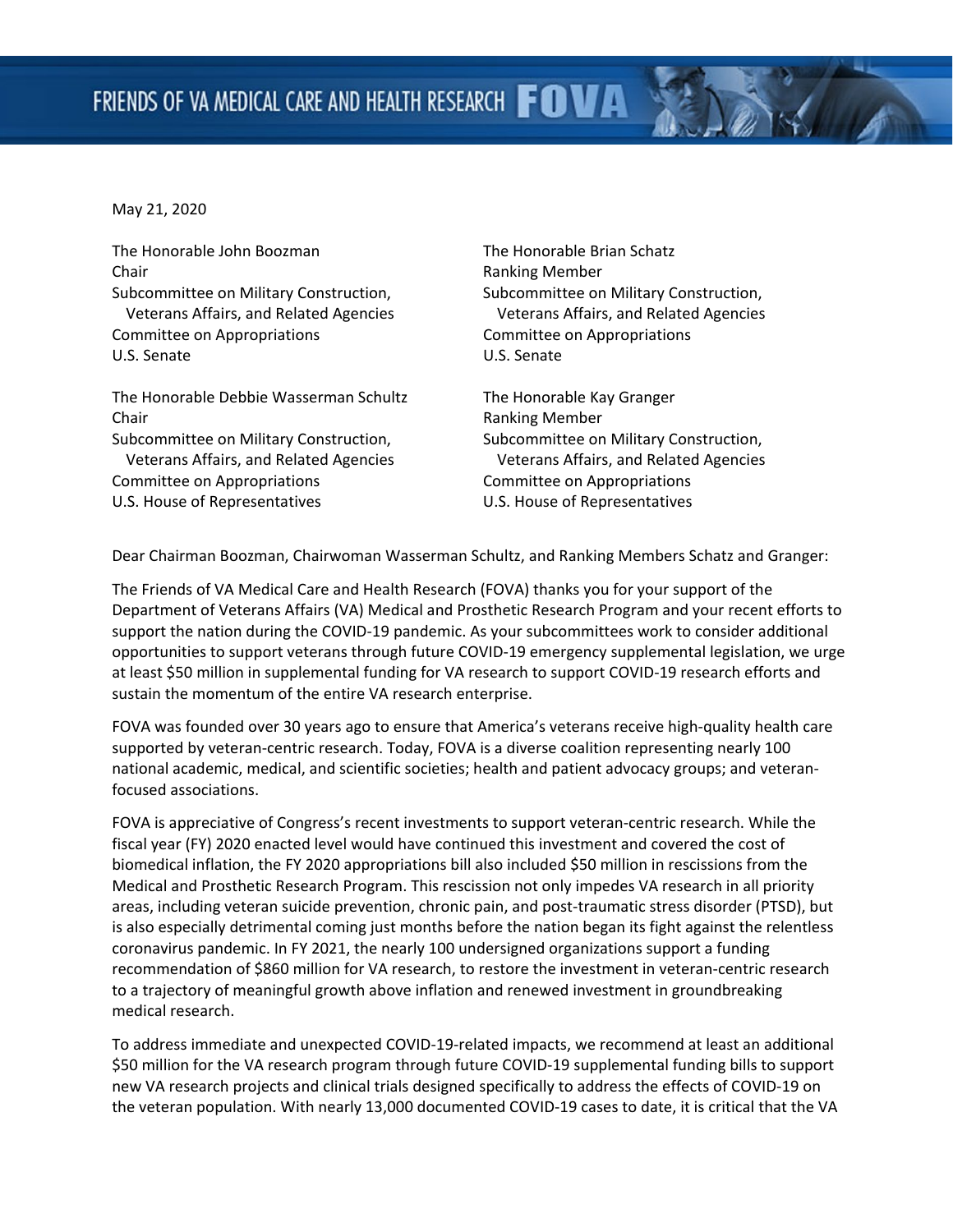research program is equipped to support front line research efforts to protect a veteran population that is disproportionately older and suffers from preexisting conditions.

With the pandemic continuing to progress, we urge appropriators to provide at least an additional \$50 million in supplemental funding to directly support VA's COVID-19 response efforts and maintain a robust budget trajectory for VA research in FY 2021 to support continued momentum of all research efforts. We look forward to working with you towards this goal.

Sincerely,

**FOVA FY 2021 Recommendation Endorsing Organizations (96)** Academic Consortium for Integrative Medicine & Health AcademyHealth Alliance for Academic Internal Medicine American Academy of Addiction Psychiatry American Academy of Neurology American Academy of Ophthalmology American Academy of Pain Medicine American Academy of Physical Medicine and Rehabilitation American Association for Anatomy American Association of Colleges of Nursing American Association of Colleges of Osteopathic Medicine American Association of Colleges of Pharmacy American Association of Directors of Psychiatric Residency Training American Association of Neuromuscular & Electrodiagnostic Medicine American Association for the Study of Liver Diseases American Brain Coalition American College of Academic Addiction Medicine American College of Obstetricians and Gynecologists American College of Physicians American College of Radiology American Congress of Rehabilitation Medicine American Dental Education Association American Gastroenterological Association American Geriatrics Society American Heart Association American Liver Foundation American Massage Therapy Association American Organization for Nursing Leadership American Orthopaedic Association American Osteopathic Association American Physical Therapy Association American Physiological Society American Psychiatric Association American Psychological Association American Society for Pharmacology and Experimental Therapeutics American Society of Nephrology American Spinal Injury Association American Surgical Association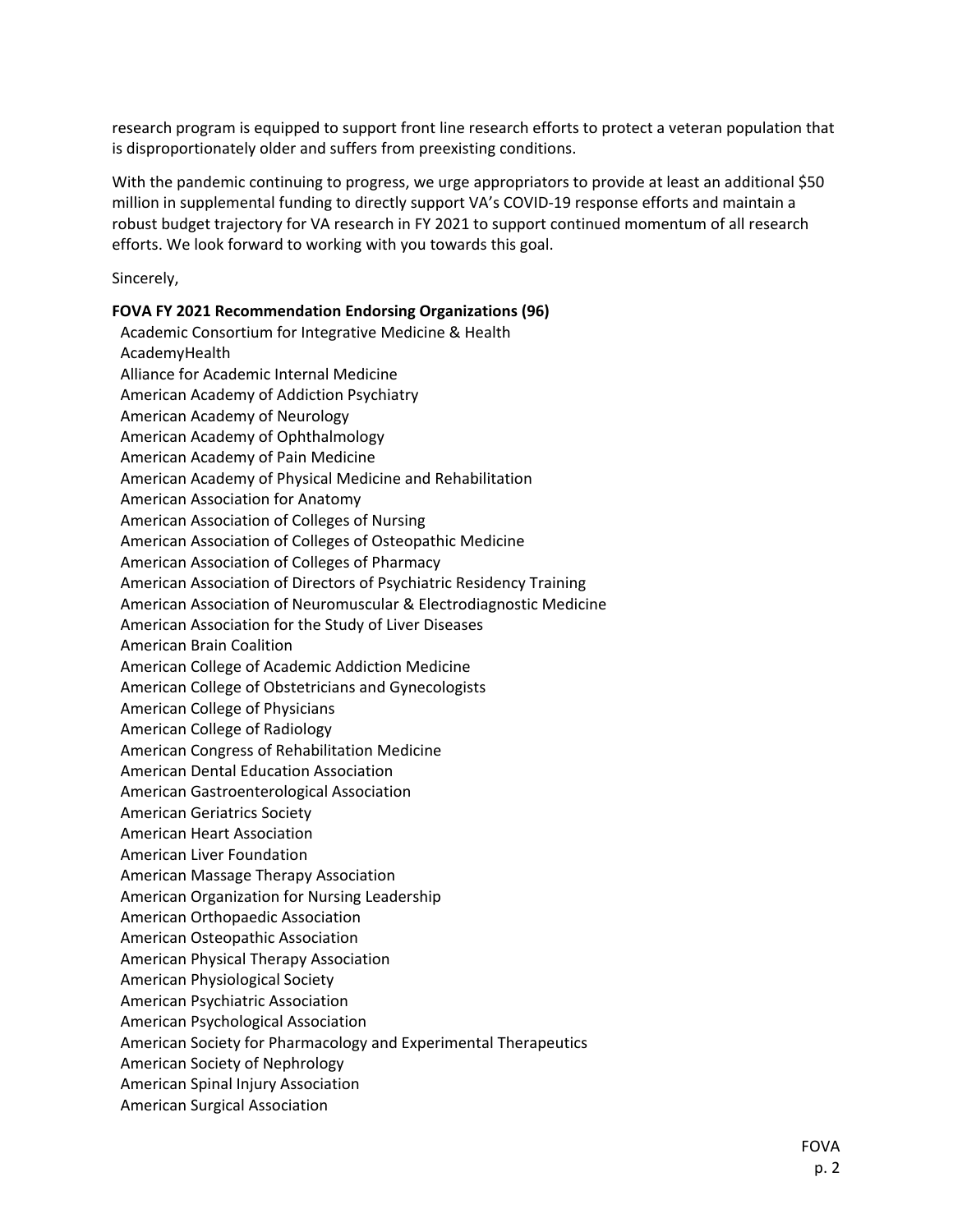American Thoracic Society American Tinnitus Association American Urological Association AMVETS (American Veterans) Arthritis Foundation Associated Medical Schools of New York Association for Clinical and Translational Science Association for Research in Vision and Ophthalmology Association of Academic Physiatrists Association of American Medical Colleges Association of Bioethics Program Directors Association of Chairs of Departments of Physiology Association of Medical and Graduate Departments of Biochemistry Association of Minority Health Professions Schools Association of Pathology Chairs Association of Psychologists in Academic Health Centers Association of University Professors of Neurology Association of VA Hematology/Oncology Association of VA Psychologist Leaders Association of University Anesthesiologists Association of Veterans Affairs Nurse Anesthetists Blinded Veterans Association Catholic War Veterans Clinical Research Forum Coalition for Clinical and Translational Science Digestive Disease National Coalition Disabled American Veterans Dystonia Advocacy Network Dystonia Medical Research Foundation Endocrine Society Epilepsy Foundation Federation of American Societies for Experimental Biology GBS|CIDP Foundation International International Foundation for Gastrointestinal Disorders Interstitial Cystitis Association LUNGevity Foundation Lymphatic Education Research Network National Alliance for Eye and Vision Research National Alliance on Mental Illness National Association for Biomedical Research National Association for the Advancement of Orthotics and Prosthetics National Association of Veterans' Research and Education Foundations NephCure Kidney International New York State Academic Dental Centers Nurses Organization of Veterans Affairs Paralyzed Veterans of America Polish Legion of American Veterans Restless Legs Syndrome Foundation